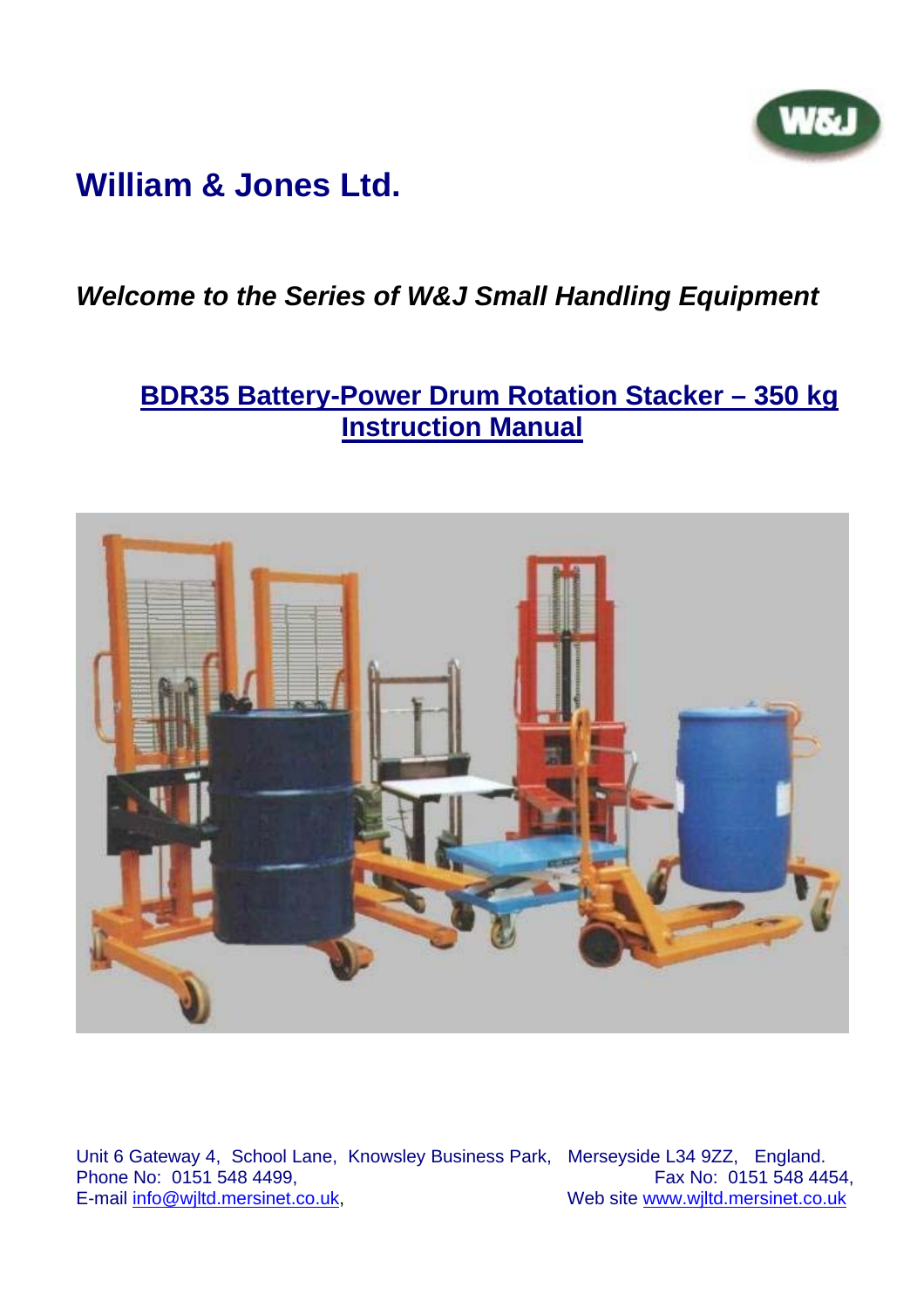

## **Instruction Manual**

| <b>SECTION</b> | <b>CONTENTS</b>                              |
|----------------|----------------------------------------------|
| $\mathbf 1$    | Introduction                                 |
| 2              | Loading and the Use of Equipment             |
| 3              | <b>Routine Maintenance</b>                   |
| 3.1            | <b>Brake</b>                                 |
| 3.2            | Castors/Wheels                               |
| 3.3            | <b>Hydraulic Cylinder and Oil Seal</b>       |
| 3.4            | Gear Unit and Gear Oil Checking and Changing |
| 3.5            | <b>Battery</b>                               |
| 3.6            | Fuse                                         |
| 3.7            | Lubrication                                  |
| 3.8            | Clean                                        |
| $\overline{4}$ | Coverage and Parts Supply                    |

#### **DECLARATION OF CONFORMITY**

 This machine complies with the essential Health and Safety Requirements relating to the Design and Construction of Machinery as defined within "The Supply of Machinery (Safety) Regulations 1992"

Signed on Behalf of :

#### **WILLIAM & JONES LTD**

Director: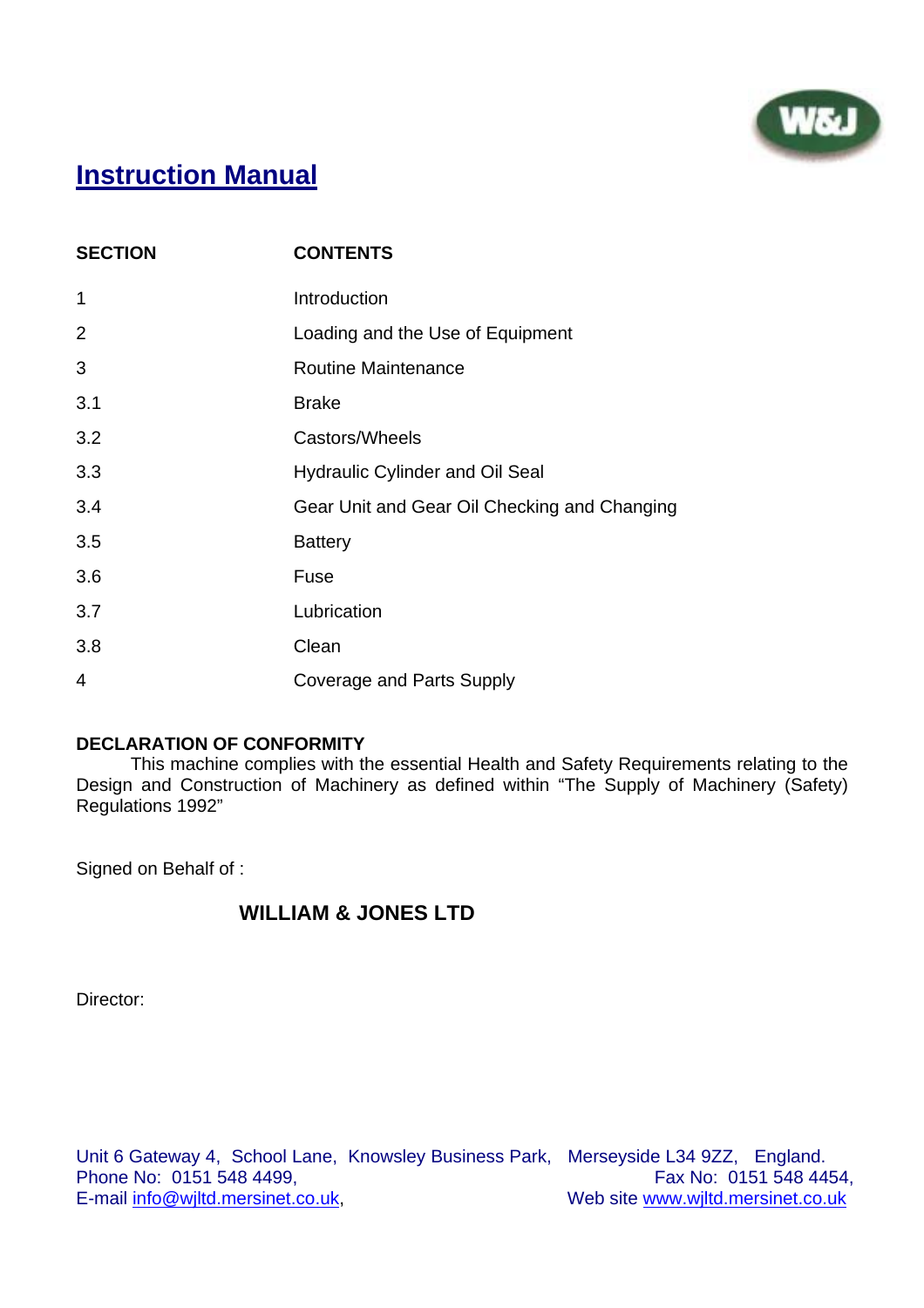# **Battery-Power Drum Rotation Stacker**

**(Model No: BDR35)**

# **Introduction**

- **W&J Battery-Power Drum Rotation Stacker** is Specially Designed for Lifting, Lowering, Transporting, Positioning and 360° Rotation of 210 Litres Steel, Plastic And Selected Fibre Drums.
- **W&J Battery-Power Drum Rotation Stacker** is Constructed with Robust and Welded Steel.
- Drum IS Situated in Vertical Position and Gripping Unit Holds It Tightly. Battery-Power Operated for Lifting, Lowering and Rotation. Heavy Duty Hydraulic System is Included for Safety Purpose.
- Lifting Pump (DC Power Pack) for Efficient Lifting and Low Noisy Level at a Lifting Speed Approx. 10 sec./metre.
- Standard Battery (12V/135 AH).
- Battery, Battery Indicator, Battery Charger, and Battery Charger Time Controller Installed.
- Electrically Control Gear Unit for Rotation System Ratio Approx. 1:60
- Without Clamping System and by using **Drum Gripping Unit (U)** and **Drum Base Support (W)**, **W&J Battery-Powered Drum Rotator May Pick Up a 210 L Steel Drum Horizontally.**

#### **Memo**

- Cap. 350 kgs
- **Battery-Powered Lifting System**
- Lift Height 2500 mm (Horizontal Position), 2400 mm (Vertical Position)
- Twin Lifting Chains
- Battery-Power Operated Drum Rotation System
- Overall Size (mm): 1920 (W) x 1400 (L) x 1900 (H)
- Floor Brake Included as Standard
- Unladen Weight Approx. 350 kgs

# **Battery-Power Drum Rotation Stacker**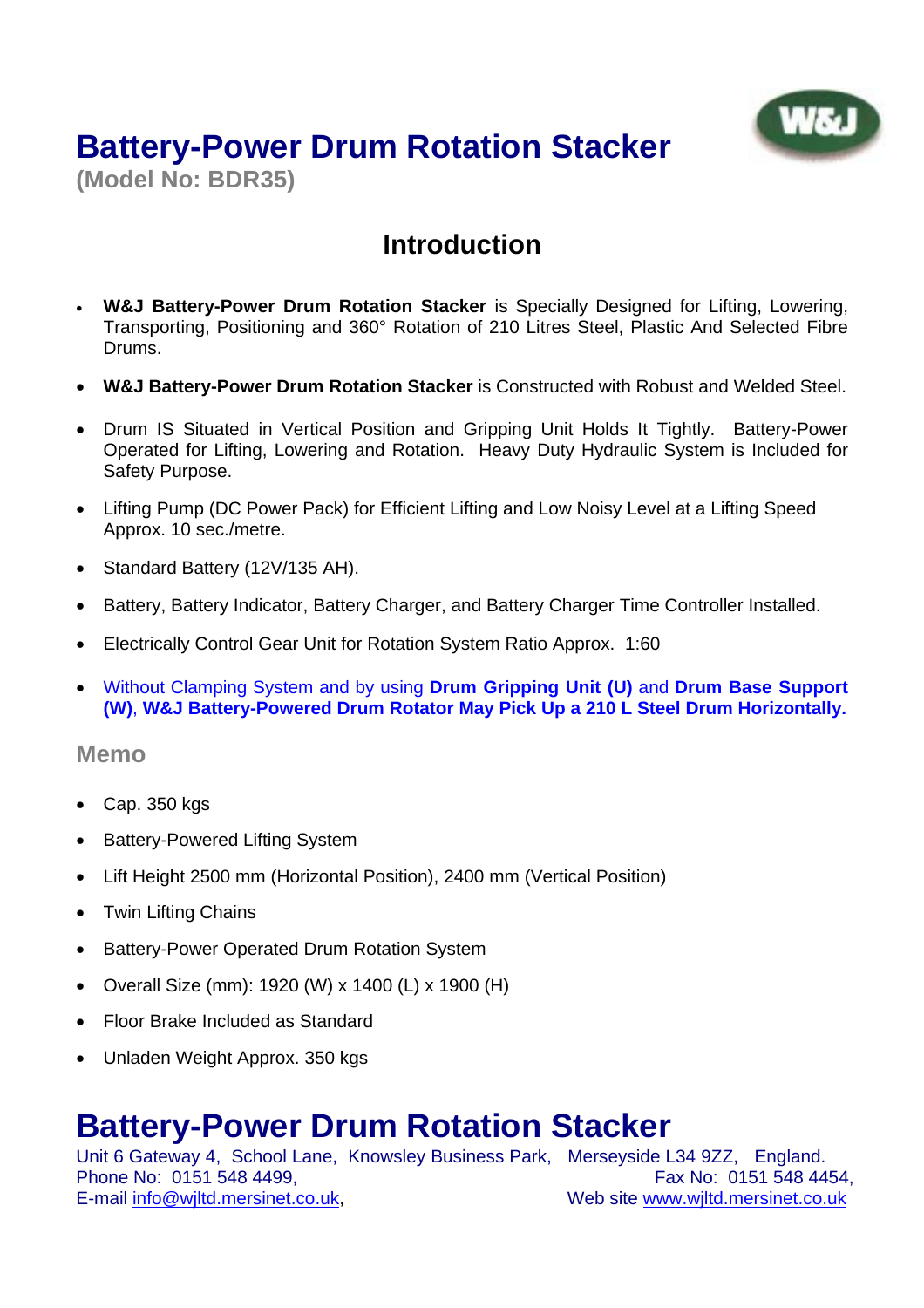## **(Model No: BDR35)**

- **A** Telescope Mast
- **B** Twin Lifting Chains
- **C** Hydraulic Cylinder
- **D** Push Handle
- **E** Lifting/Lowering Bar
- **F** Pull Handle
- **G** Battery Indicator
- **H** Fuse (Standard 13 AMP)
- **I** Red Light (Battery Re-Charging Bulb)
- **J** Battery Charger (220 ~ 240 V)
- **K** Battery
- **L** Battery Charger Time Controller
- **M** Floor Lock
- **N** Swivel Castors Dia. 175 mm
- **O** Fixed Wheels Dia. 175 mm
- **P** Electric Gear Unit (Ratio 1:60)
- **Q** Legs
- **R** Drum Reverse Rotation Control Button **(R)**
- **S** Drum Forward Rotation Controller Button **(F)**
- **T** Plug (Re-charging Cable Included)
- **U** Drum Gripping Unit
- **V** Drum Clamping Unit
- **W** Drum Support Unit
- **X** Pump (DC Power Pack)





# **Battery-Power Drum Rotation Stacker**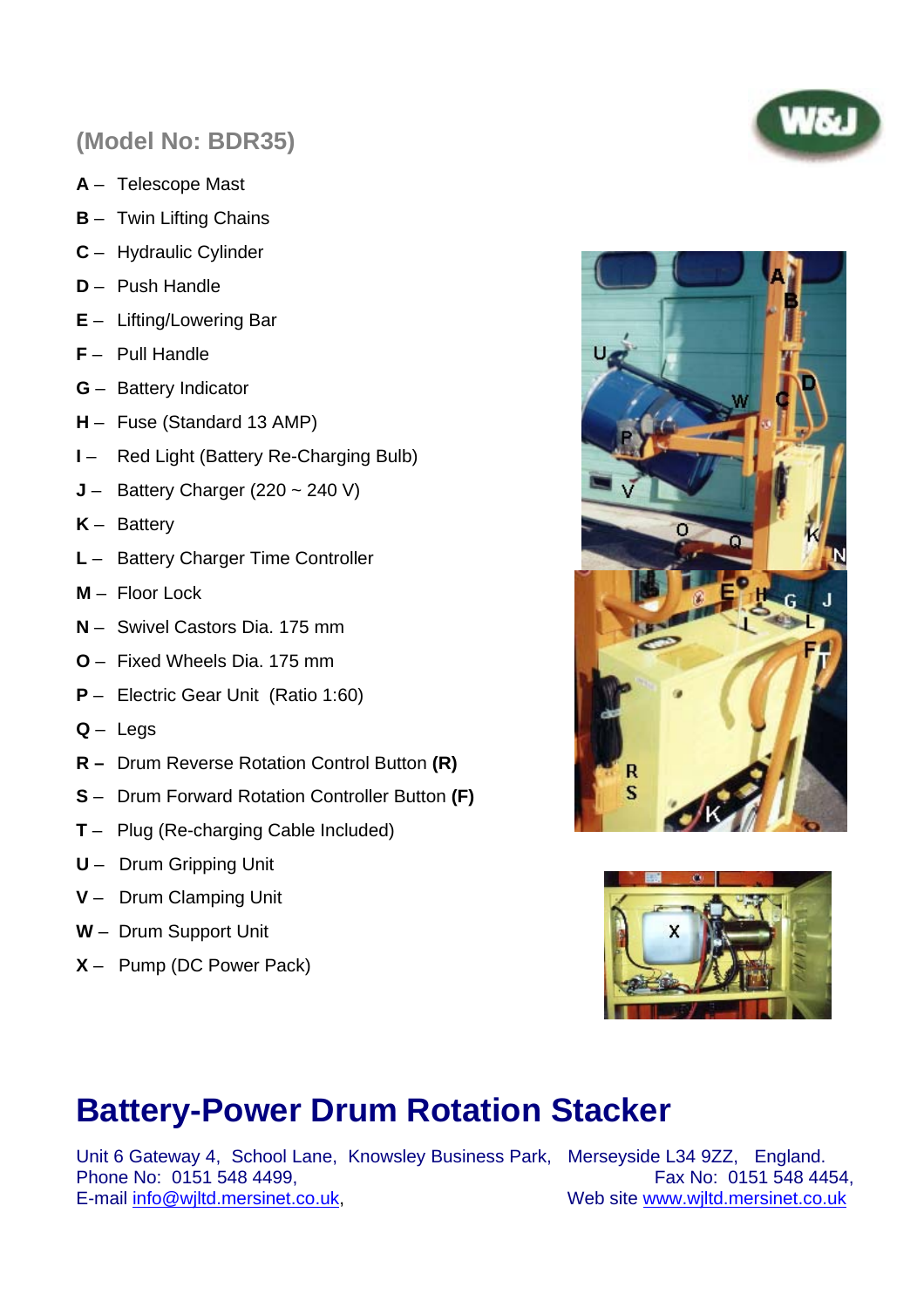**(Model No: BDR35)**



## **Operation Instructions**

#### *DO NOT AND ALWAYS:*

- Do Not Overload Beyond Rated Capacity
- **Do Not Operate the Equipment While Re-charging**
- Do Not Operate the Rotation System While Moving, Lifting, and Lowering
- Do Not Work or Stand Under the Rotation System While Lifting or Lowering
- Always Ensure the Drum Gripping, Clamping and Support Units are Fastened
- Always Operate The Stacker on Level Ground
- Always Use Floor Lock System for Safety
- Always Ensure Drum is Secured Before Moving
- Always Keep Rotation System in The Lowest Position While Moving
- **Always Re-Charge Battery While It Still Contains 30% Power (Battery Charger Indicator Point to 10V Position)**
- Always Set Battery Charger Time Controller in Between 8 ~ 10 Hours, Max. 12 Hours While Re-Charging the Battery
- Always Check The Water Level of Battery Every 3 Months. Any Frequent User Shall Check Monthl

# **Battery-Power Drum Rotation Stacker**

**(Model No: BDR35)**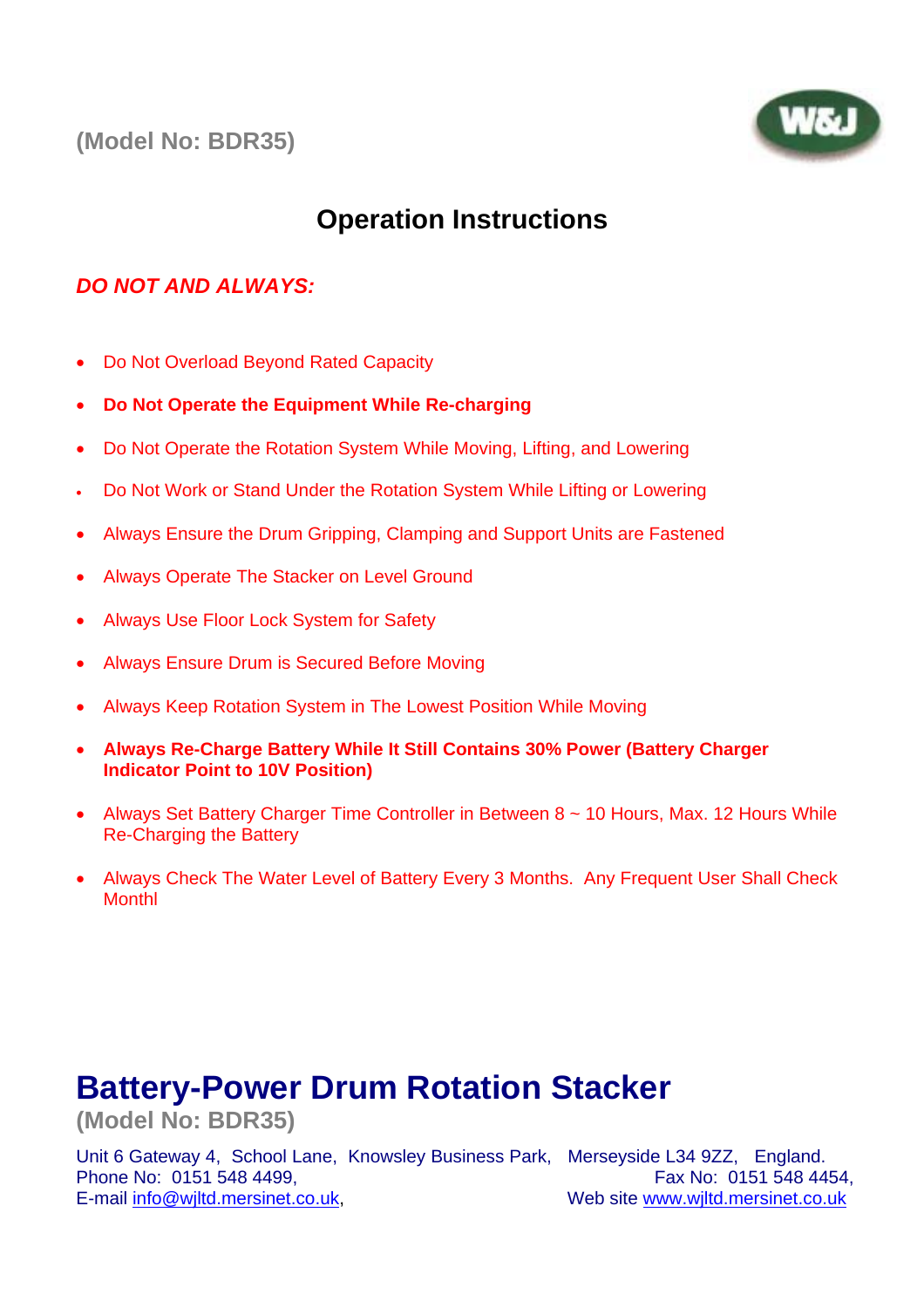

## **Operation Instructions**

#### *Lifting:*

- 1. Ensure the Rotation System Is in The Lowest Position
- 2. Secure Floor Lock
- 3. Secure **"T"** (Drum Gripping Unit) to Ring of Drum from the Top
- 4. Secure **"U"** (Drum Clamping Unit) to Hold the Drum from Middle
- 5. Push **"E"** to Lift Drum up Approx. 100 mm from Floor
- 6. Secure **"V"** (Drum Support Unit) from Bottom of the Drum
- 7. Re-Push **"E"** for Lifting Drum to the Required Height

#### *Rotation: (Steel and Certain Plastic Drums Only. Fibre Drums Require Lashing System)*

- 1. Secure Floor Lock Before Rotation
- 2. Press **"S" (**Drum Forward Rotation Controller Button **F)** for Forward Rotation to the Required **Degree**
- 3. Press **"R" (**Drum Forward Rotation Controller Button **R)** for Reverse Rotation to the Required Degree

*Lowering:* 

- 1. Ensure Drum is in a Vertical Position Before Lowering
- 2. Ensure Floor Lock is on Before Lowering
- 3. Gently Pull **"E"** for Lowering. Release **"V"** (Drum Support Unit) While Drum is Approx. 100 mm from Floor
- 4. Gently Re-Pull **"E"** Until the Drum Touch Floor, Then Release **"T"** (Drum Gripping Unit) and **"U"** (Drum Clamping Unit).
- 5. Release Floor Lock for Moving

# **Battery-Power Drum Rotation Stacker**

**(Model No: BDR35)**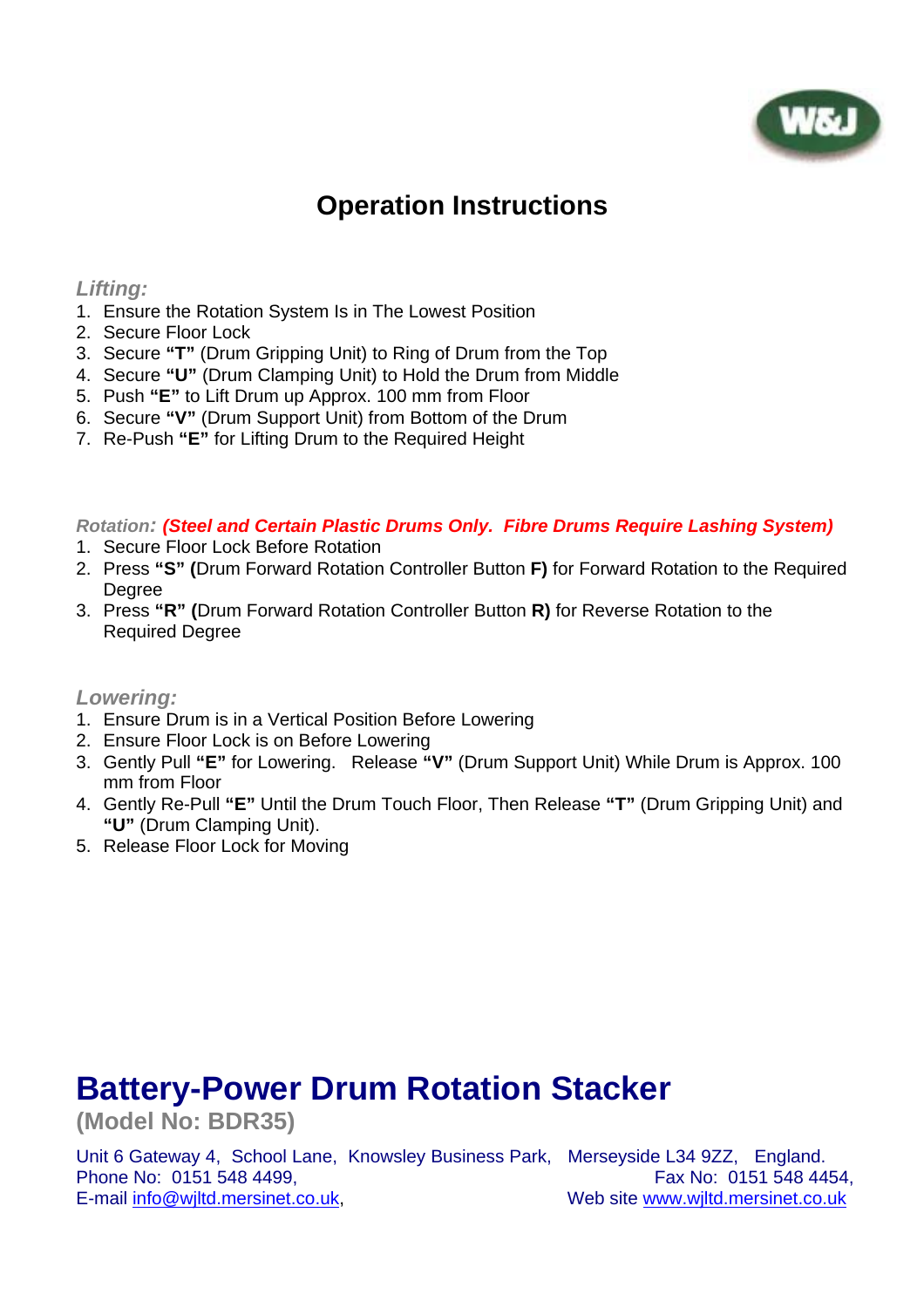

## **Routine Maintenance**

- **Brake –** Check Brake System Regularly and Make Sure Brake System Is Always in Working **Condition**
- **Castors/Wheels** Check Castors/Wheels Regularly and Make Sure they are in a good Condition.

**Replace with New Castors/Wheels for an Unable Working Condition.**

**Hydraulic Cylinder and Oil Seals –** Check if any Oil Is Leaking Regularly.

**Replace Oil Seal if Necessary. If the Equipment Can Not Reach the Max. Height, Refill with Standard Hydraulic Oil such as Shell Tellus 27.** 

**Gear Unit and Gear Oil Checking** - Check Window on Front of Gear Unit and Make Sure Gear Oil are 3/4 Full at All Times.

**(A) Pull Out Yellow Pin from Yellow Cap on the Gear Unit to Check the Level of Gear Oil. If Gear Oil is Less 3/4 Full, Refill Oil into the Gear Unit**

- **(B) To Change Gear Oil, Open Screw with Allen Key on Outside Bottom (Screw by Itself) and Drain Oil. Return Screw and then Refill Gear Oil from Cap.**
- **(C) Gear Oil Need to Be Changed After Approx. the First 300 Hours and then Every 2500 Hours. (D) Refill/Change with Standard Mobil Gear Oil**
- **Battery** Check if Water Level in Between Low and High Level Regularly.Suggest to Exam Every 3 Months. Any Frequent User Shall Check Every Month. Refill Clean Water into Battery if Necessary. In Order to Prolong Lifetime of the Battery, **Always Recharge the Battery While It Still Contains 30% Power (Battery Charger Indicator Point to 10V Position).** Replace Battery (Type 12V Standard Lead/Acid) if Necessary.
- **Fuse** Change Standard Fuse (13 AMP) if Necessary and Investigate the Cause of Repeated Failures
- **Lubrication** Brush a Little Amount of Grease Inside of Masts and the Lifting Chain Every 3 Months.
- **Clean** Use Cloth or Paper Tower to Clean the Equipment.

### **Battery-Power Drum Rotation Stacker (Model No: BDR35)**